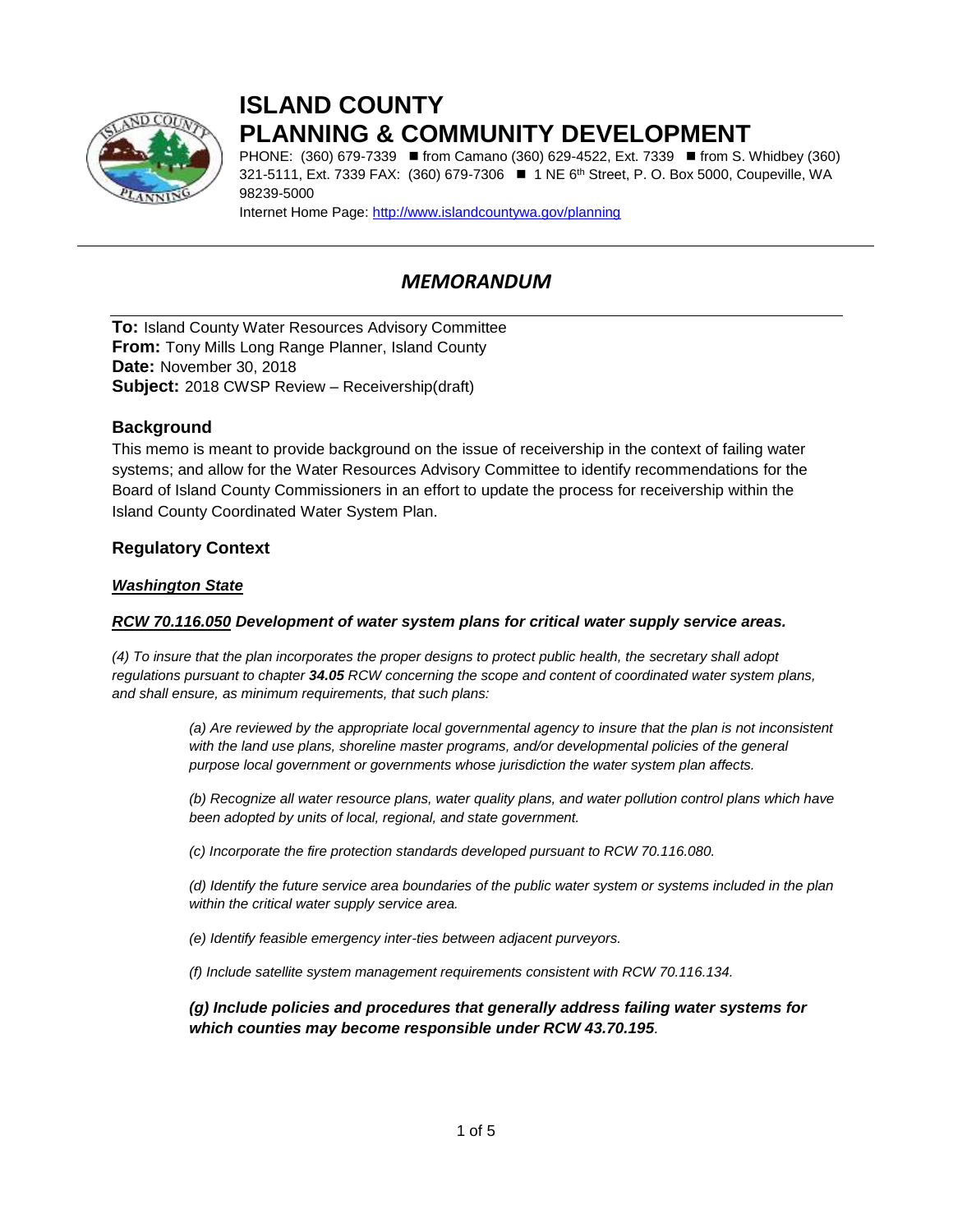#### *RCW 43.70.195 Public water systems—Receivership actions brought by secretary— Plan for disposition*

*(1) In any action brought by the secretary of health or by a local health officer pursuant to chapter 7.60 RCW to place a public water system in receivership, the petition shall include the names of one or more suitable candidates for receiver who have consented to assume operation of the water system. The department shall maintain a list of interested and qualified individuals, municipal entities, special purpose districts, and investor-owned*  water companies with experience in the provision of water service and a history of *satisfactory operation of a water system. If there is no other person willing and able to be named as receiver, the court shall appoint the county in which the water system is located as receiver. The county may designate a county agency to operate the system, or it may contract with another individual or public water system to provide management for the system. If the county is appointed as receiver, the secretary of health and the county health officer shall provide regulatory oversight for the agency or other person responsible for managing the water system.*

*(2) In any petition for receivership under subsection (1) of this section, the department shall recommend that the court grant to the receiver full authority to act in the best interests of the customers served by the public water system. The receiver shall assess the capability, in conjunction with the department and local government, for the system to operate in compliance with health and safety standards, and shall report to the court and the petitioning agency its recommendations for the system's future operation, including the formation of a water-sewer district or other public entity, or ownership by another existing water system capable of providing service.*

*(3) If a petition for receivership and verifying affidavit executed by an appropriate departmental official allege an immediate and serious danger to residents constituting an emergency, the court shall set the matter for hearing within three days and may appoint a temporary receiver ex parte upon the strength of such petition and affidavit pending a full evidentiary hearing, which shall be held within fourteen days after receipt of the petition.*

*(4) A bond, if any is imposed upon a receiver, shall be minimal and shall reasonably relate to the level of operating revenue generated by the system. Any receiver appointed pursuant to this section shall not be held personally liable for any good faith, reasonable effort to assume possession of, and to operate, the system in compliance with the court's orders.*

*(5) The court shall authorize the receiver to impose reasonable assessments on a water system's customers to recover expenditures for improvements necessary for the public health and safety.*

*(6) No later than twelve months after appointment of a receiver, the petitioning agency, in conjunction with the county in which the system is located, and the appropriate state and local health agencies, shall develop and present to the court a plan for the disposition of the system. The report shall include the recommendations of the receiver made pursuant to subsection (2) of this section. The report shall include all reasonable and feasible alternatives. After receiving the report, the court shall provide notice to interested parties and conduct such hearings as are necessary. The court shall then order the parties to implement one of the alternatives, or any combination thereof, for the disposition of the system. Such order shall include a date, or proposed date, for the termination of the receivership. Nothing in this section authorizes a court to require a city, town, public utility district, water-sewer district, or irrigation district to accept a system that has been in receivership unless the city, town, public utility district, water-sewer district, or irrigation district agrees to the terms and conditions outlined in the plan adopted by the court.*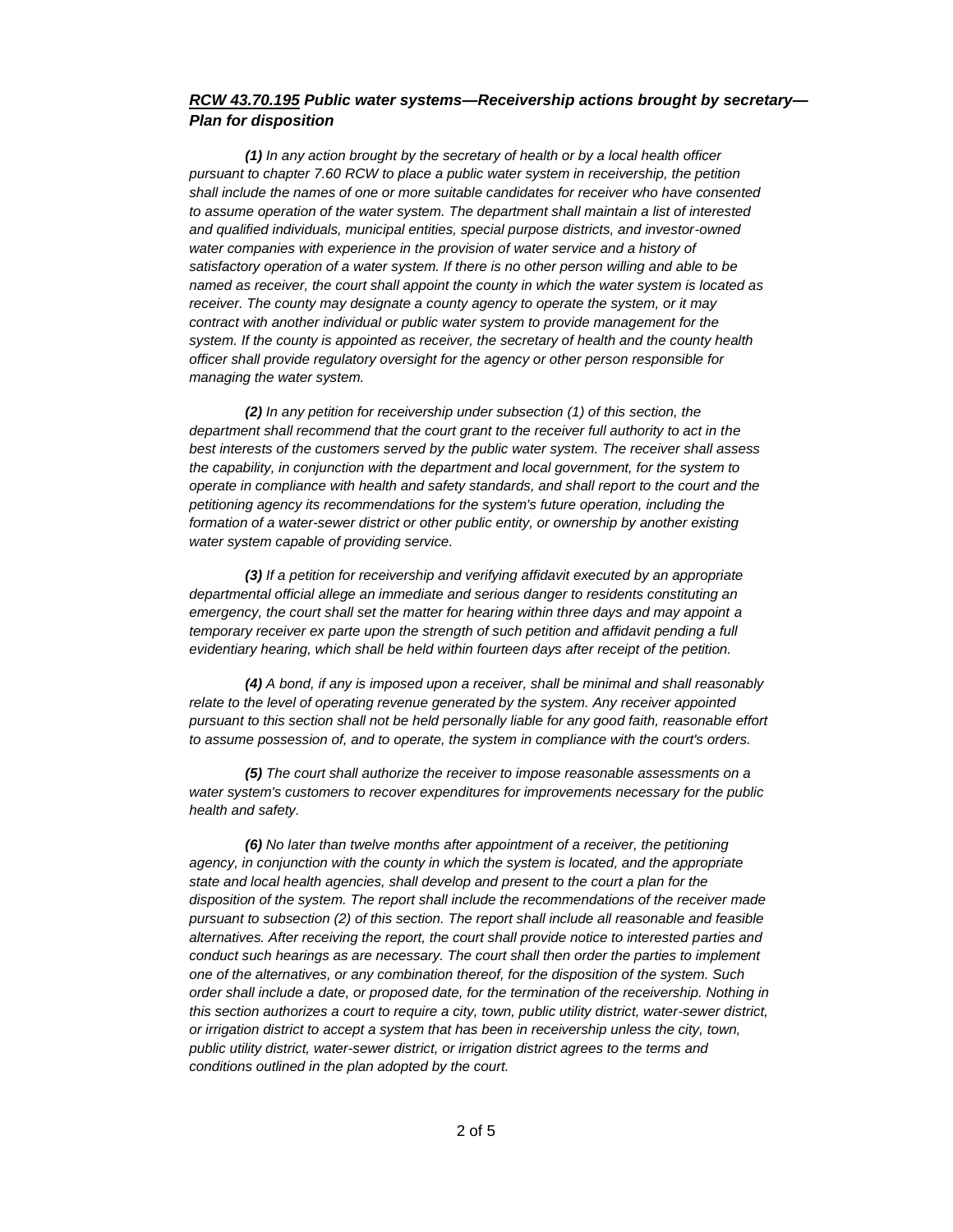*(7) The court shall not terminate the receivership, and order the return of the system*  to the owners, unless the department of health approves of such an action. The court may *impose reasonable conditions upon the return of the system to the owner, including the posting of a bond or other security, routine performance and financial audits, employment of qualified operators and other staff or contracted services, compliance with financial viability requirements, or other measures sufficient to ensure the ongoing proper operation of the system.*

*(8) If, as part of the ultimate disposition of the system, an eminent domain action is commenced by a public entity to acquire the system, the court shall oversee any appraisal of the system conducted under Title [7](http://app.leg.wa.gov/RCW/default.aspx?cite=%207) RCW to assure that the appraised value properly reflects any reduced value because of the necessity to make improvements to the system. The court shall have the authority to approve the appraisal, and to modify it based on any information provided at an evidentiary hearing. The court's determination of the proper value of the system, based on the appraisal, shall be final, and only appealable if not supported by substantial evidence. If the appraised value is appealed, the court may order that the system's ownership be transferred upon payment of the approved appraised value.*

#### *Island County*

*Island County has no additional standards associated with the issue of receivership, and is currently held to the process outlined in RCW 43.70.195.*

#### **Other Jurisdictions**

#### *Jefferson County*

Designates areas where certain utilities (specifically those with 100 or more permanent connections) are the receiver of small failing water systems. Also, they designate the Public Utility District (PUD) to be the receiver if those designated utilities do not accept receivership, or for areas outside of those utility receivership areas.

#### *King County*

Developed an action plan for the county, in the event the county becomes the receiver of a failing water system. This action plan includes previsions on notification, coordination, agency support, and assessments procedures.

#### *Kitsap County*

Designates Group A water systems with 100 or more permanent connections receivers of failing water systems adjacent to their service areas. The Kitsap PUD is the designated receiver for all other failing water systems. Also discusses the possibility for Satellite Management Agencies (SMA) to be receivers of failing water systems.

#### *Pierce County*

Has a policy to encourage the use of SMAs for receiving failing water systems. Developed policies which clearly define Pierce County's role and responsibilities when designated the receiver of a failing water system. Defines the responsibilities and powers for receivers of failing water systems. Developed a more thorough evaluation process (including flow charts) for receivership.

#### *Skagit County*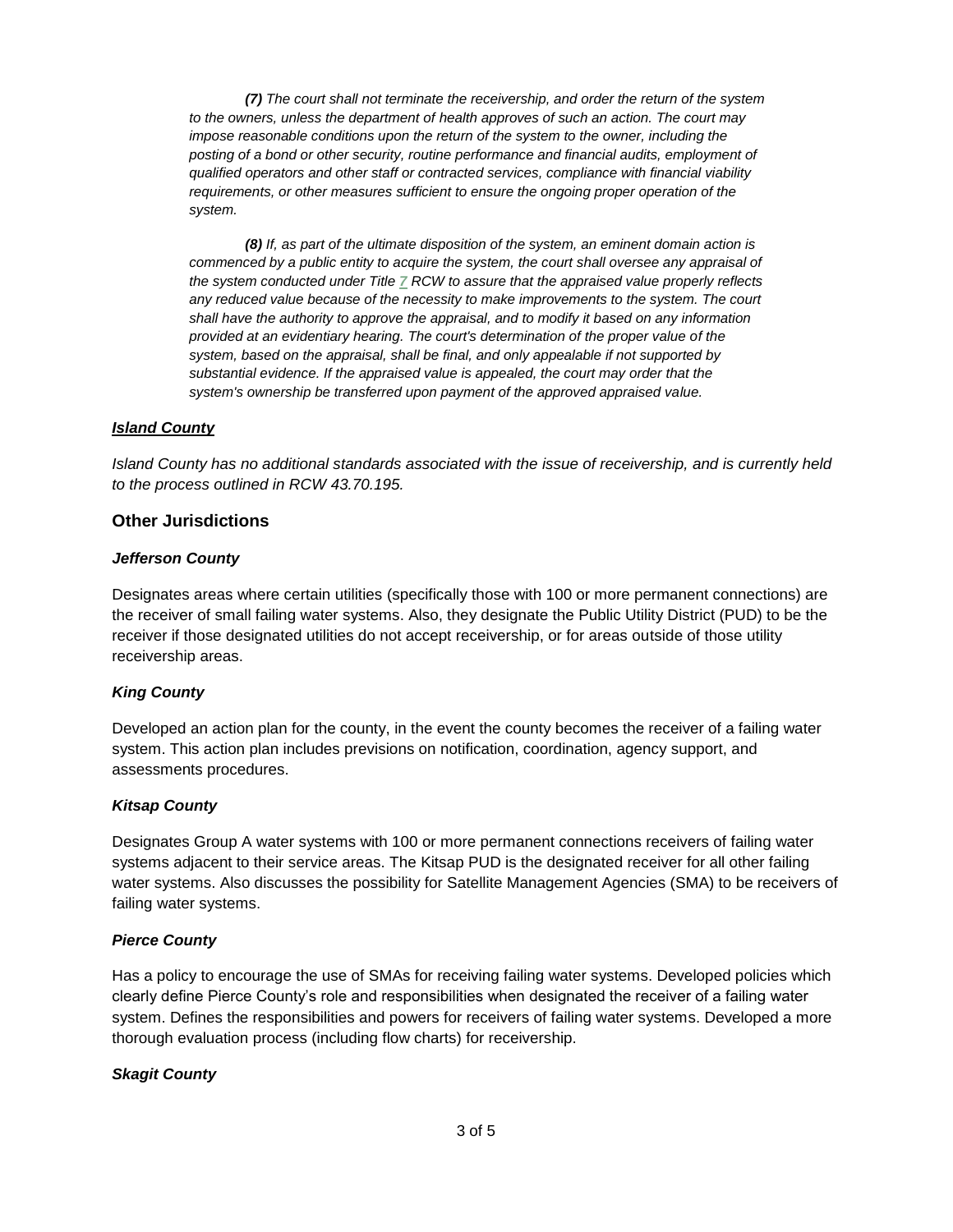Designates Group A water systems with 100 or more permanent connections receivers of failing water systems adjacent to their service areas. The PUD is the designated receiver for all other failing water systems.

## *Snohomish County*

Designates Group A water systems with 100 or more permanent connections receivers of failing water systems adjacent to their service areas.

#### **Whatcom County**

The water system must exhaust all reasonable justifications for not meeting DOH requirements. Receivership is intended to be a process to bring water systems into compliance, not to permanently manage the system. Designates Group A water systems with 100 or more permanent connections receivers of failing water systems adjacent to their service areas.

## **Island County Water System Statistics**

| <b>Island County Water Systems</b> |         |        |       |  |
|------------------------------------|---------|--------|-------|--|
| <b>Water System Type</b>           | Whidbey | Camano | Total |  |
| <b>Group A</b>                     | 205     | 80     | 285   |  |
| <b>Group B</b>                     | 473     | 118    | 591   |  |
| <b>Two Party</b>                   | 328     | 142    | 470   |  |
| <b>Totals</b>                      | 1006    | 340    | 1346  |  |